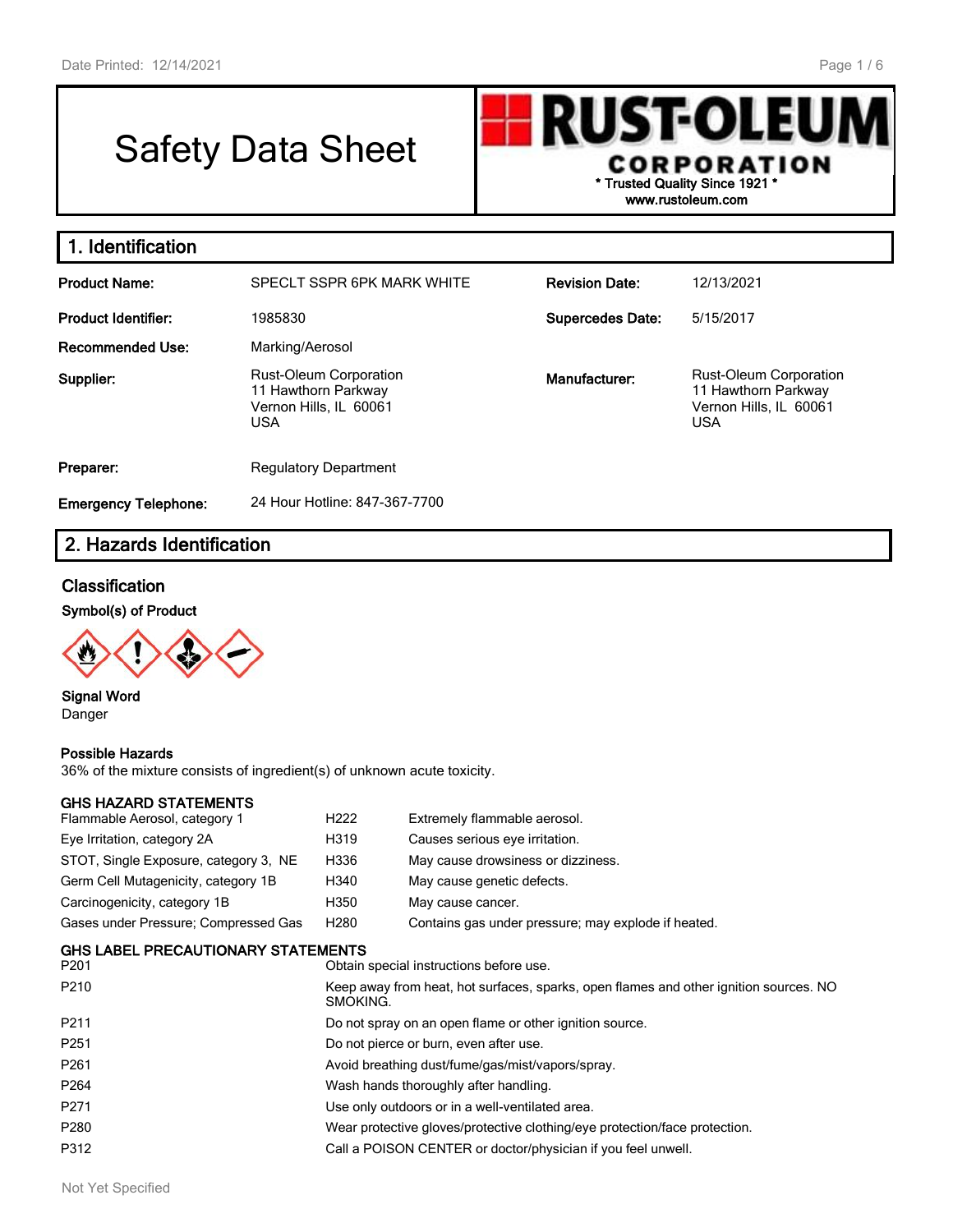| Date Printed: 12/14/2021 | Page $2/6$                                                                                                                          |
|--------------------------|-------------------------------------------------------------------------------------------------------------------------------------|
| P405                     | Store locked up.                                                                                                                    |
| P501                     | Dispose of contents/container in accordance with local, regional and national regulations.                                          |
| P304+P340                | IF INHALED: Remove person to fresh air and keep comfortable for breathing.                                                          |
| P305+P351+P338           | IF IN EYES: Rinse cautiously with water for several minutes. Remove contact lenses, if present<br>and easy to do. Continue rinsing. |
| P308+P313                | IF exposed or concerned: Get medical advice/attention.                                                                              |
| P337+P313                | If eye irritation persists: Get medical advice/attention.                                                                           |
| P403+P233                | Store in a well-ventilated place. Keep container tightly closed.                                                                    |
| P410+P403                | Protect from sunlight. Store in a well-ventilated place.                                                                            |
| P410+P412                | Protect from sunlight. Do not expose to temperatures exceeding 50°C (122°F).                                                        |

### **3. Composition / Information on Ingredients**

#### **HAZARDOUS SUBSTANCES**

| <b>Chemical Name</b>                   | CAS-No.        | <u>Wt.%</u><br>Range | <b>GHS Symbols</b>    | <b>GHS Statements</b> |
|----------------------------------------|----------------|----------------------|-----------------------|-----------------------|
| Acetone                                | 67-64-1        | 25-50                | GHS02-GHS07           | H225-319-332-336      |
| Propane                                | 74-98-6        | $10 - 25$            | GHS04                 | H <sub>280</sub>      |
| Titanium Dioxide                       | 13463-67-7     | $2.5 - 10$           | Not Available         | Not Available         |
| Naphtha, Petroleum, Hydrotreated Light | 64742-49-0     | $2.5 - 10$           | GHS08                 | H304                  |
| n-Butane                               | 106-97-8       | $2.5 - 10$           | GHS04                 | H <sub>280</sub>      |
| Xylenes (o-, m-, p- Isomers)           | 1330-20-7      | $2.5 - 10$           | GHS02-GHS07           | H226-315-319-332      |
| Aliphatic Hydrocarbon                  | 64742-89-8     | $2.5 - 10$           | GHS08                 | H304-340-350          |
| Hydrous Magnesium Silicate             | 14807-96-6     | $2.5 - 10$           | Not Available         | Not Available         |
| Dimethyl Carbonate                     | 616-38-6       | $2.5 - 10$           | GHS02-GHS06           | H225-331              |
| n-Butyl Acetate                        | 123-86-4       | $1.0 - 2.5$          | GHS02-GHS07           | H <sub>226</sub> -336 |
| Kaolin Clay                            | 1332-58-7      | $1.0 - 2.5$          | Not Available         | Not Available         |
| Ethylbenzene                           | $100 - 41 - 4$ | $0.1 - 1.0$          | GHS02-GHS07-<br>GHS08 | H225-304-332-351-373  |
| n-Heptane                              | 142-82-5       | $0.1 - 1.0$          | GHS02-GHS07-<br>GHS08 | H225-304-315-336      |
| Octane                                 | 111-65-9       | $0.1 - 1.0$          | GHS02-GHS07-<br>GHS08 | H225-304-315-336      |

### **4. First-Aid Measures**

**FIRST AID - EYE CONTACT:** Immediately flush eyes with plenty of water for at least 15 minutes holding eyelids open. Get medical attention. Do NOT allow rubbing of eyes or keeping eyes closed.

**FIRST AID - SKIN CONTACT:** Wash skin with soap and water. Remove contaminated clothing. Get medical attention if irritation develops or persists.

**FIRST AID - INHALATION:** Remove to fresh air. If not breathing, give artificial respiration. If breathing is difficult, give oxygen. Get immediate medical attention. Do NOT use mouth-to-mouth resuscitation. If you experience difficulty in breathing, leave the area to obtain fresh air. If continued difficulty is experienced, get medical assistance immediately.

**FIRST AID - INGESTION:** Aspiration hazard: Do not induce vomiting or give anything by mouth because this material can enter the lungs and cause severe lung damage. Get immediate medical attention. If swallowed, get medical attention.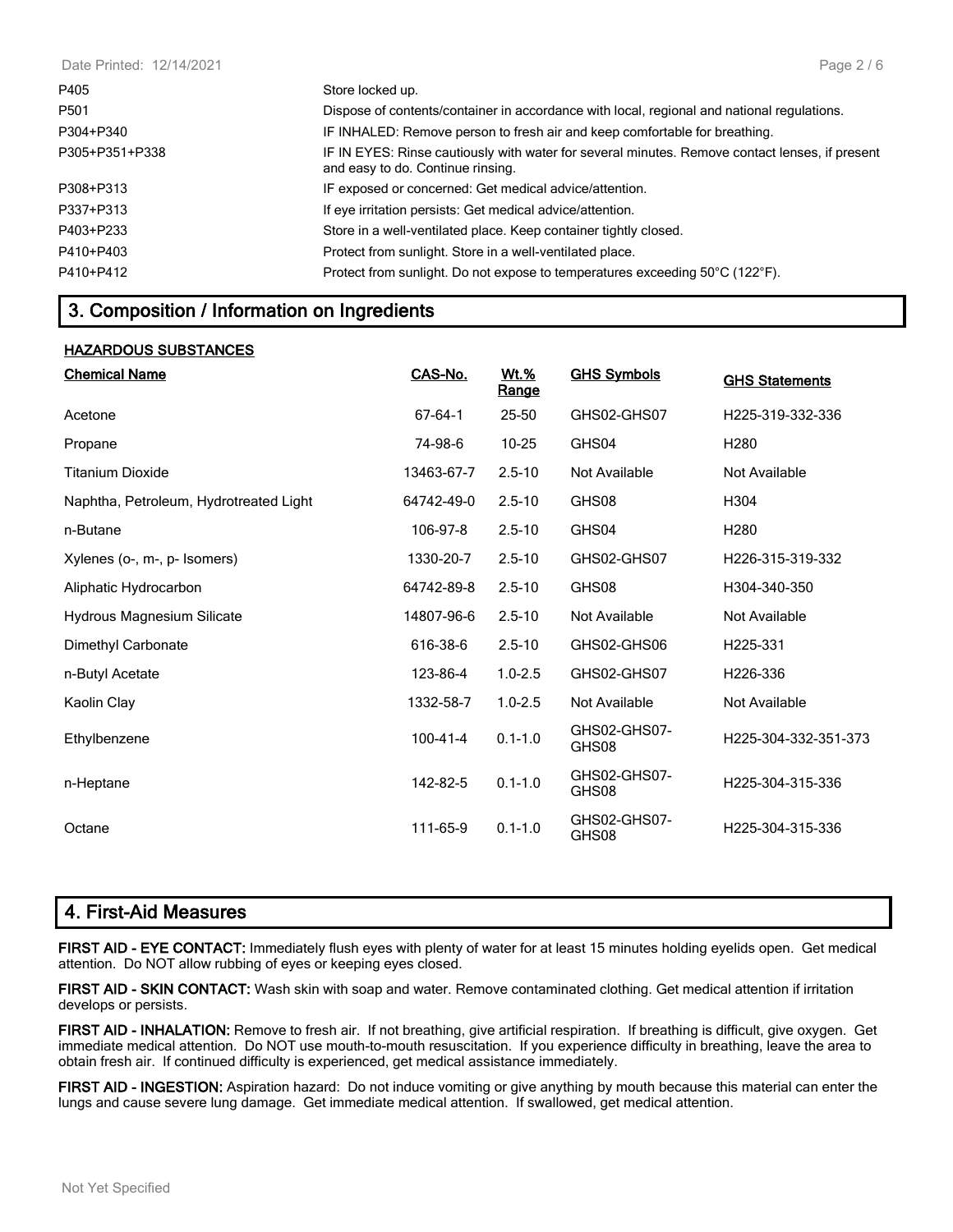### **5. Fire-Fighting Measures**

#### **EXTINGUISHING MEDIA:** Alcohol Film Forming Foam, Carbon Dioxide, Dry Chemical, Water Fog

**UNUSUAL FIRE AND EXPLOSION HAZARDS:** Water spray may be ineffective. Closed containers may explode when exposed to extreme heat due to buildup of steam. Closed containers may explode when exposed to extreme heat. Vapors may form explosive mixtures with air. Vapors can travel to a source of ignition and flash back. Isolate from heat, electrical equipment, sparks and open flame. Perforation of the pressurized container may cause bursting of the can. FLASH POINT IS LESS THAN -7°C (20°F). EXTREMELY FLAMMABLE LIQUID AND VAPOR!

**SPECIAL FIREFIGHTING PROCEDURES:** Water may be used to cool closed containers to prevent pressure buildup and possible autoignition or explosion. Full protective equipment including self-contained breathing apparatus should be used. Evacuate area and fight fire from a safe distance. Use water spray to keep fire-exposed containers cool. Containers may explode when heated.

**Special Fire and Explosion Hazard (Combustible Dust):** No Information

#### **6. Accidental Release Measures**

**STEPS TO BE TAKEN IF MATERIAL IS RELEASED OR SPILLED:** Contain spilled liquid with sand or earth. DO NOT use combustible materials such as sawdust. Isolate the hazard area and deny entry to unnecessary and unprotected personnel. Remove all sources of ignition, ventilate area and remove with inert absorbent and non-sparking tools. Dispose of according to local, state (provincial) and federal regulations. Do not incinerate closed containers. Ventilate area, isolate spilled material, and remove with inert absorbent. Dispose of contaminated absorbent, container, and unused contents in accordance with local, state, and federal regulations.

### **7. Handling and Storage**

**HANDLING:** Wash thoroughly after handling. Wash hands before eating. Remove contaminated clothing and launder before reuse. Use only in a well-ventilated area. Use only with adequate ventilation. Follow all SDS and label precautions even after container is emptied because it may retain product residues. Avoid breathing fumes, vapors, or mist. Avoid contact with eyes, skin and clothing.

**STORAGE:** Keep containers tightly closed. Isolate from heat, electrical equipment, sparks and open flame. Contents under pressure. Do not store above 120°F (49°C). Store large quantities in buildings designed and protected for storage of flammable aerosols. Keep away from heat, sparks, flame and sources of ignition. Contents under pressure. Do not expose to heat or store above 120°F (49°C). Avoid excess heat. Product should be stored in tightly sealed containers and protected from heat, moisture, and foreign materials.

**Advice on Safe Handling of Combustible Dust:** No Information

### **8. Exposure Controls / Personal Protection**

| <b>Chemical Name</b>                             | CAS-No.    | Weight %<br>Less Than | <b>ACGIH TLV-</b><br><b>TWA</b> | <b>ACGIH TLV-</b><br><b>STEL</b> | <b>OSHA PEL-</b><br><b>TWA</b> | <b>OSHA PEL-</b><br><b>CEILING</b> |
|--------------------------------------------------|------------|-----------------------|---------------------------------|----------------------------------|--------------------------------|------------------------------------|
| Acetone                                          | 67-64-1    | 30.0                  | $250$ ppm                       | 500 ppm                          | $1000$ ppm                     | N.E.                               |
| Propane                                          | 74-98-6    | 20.0                  | N.E.                            | N.E.                             | $1000$ ppm                     | N.E.                               |
| Titanium Dioxide                                 | 13463-67-7 | 10.0                  | $10 \text{ mg/m}$               | N.E.                             | $15 \text{ mg/m}$              | N.E.                               |
| Naphtha, Petroleum,<br><b>Hydrotreated Light</b> | 64742-49-0 | 10.0                  | N.E.                            | N.E.                             | N.E.                           | N.E.                               |
| n-Butane                                         | 106-97-8   | 10.0                  | N.E.                            | $1000$ ppm                       | N.E.                           | N.E.                               |
| Xylenes (o-, m-, p- Isomers)                     | 1330-20-7  | 5.0                   | $100$ ppm                       | $150$ ppm                        | $100$ ppm                      | N.E.                               |
| Aliphatic Hydrocarbon                            | 64742-89-8 | 5.0                   | N.E.                            | N.E.                             | N.E.                           | N.E.                               |
| <b>Hydrous Magnesium Silicate</b>                | 14807-96-6 | 5.0                   | $2 \text{ mg/m}$                | N.E.                             | N.E.                           | N.E.                               |
| Dimethyl Carbonate                               | 616-38-6   | 5.0                   | N.E.                            | N.E.                             | N.E.                           | N.E.                               |
| n-Butyl Acetate                                  | 123-86-4   | 5.0                   | 50 ppm                          | $150$ ppm                        | $150$ ppm                      | N.E.                               |
| Kaolin Clav                                      | 1332-58-7  | 5.0                   | $2 \text{ mg/m}$                | N.E.                             | $15 \text{ mg/m}$              | N.E.                               |
| Ethylbenzene                                     | 100-41-4   | 1.0                   | 20 ppm                          | N.E.                             | $100$ ppm                      | N.E.                               |
| Octane                                           | 111-65-9   | 1.0                   | $300$ ppm                       | N.E.                             | 500 ppm                        | N.E.                               |
| n-Heptane                                        | 142-82-5   | 1.0                   | $400$ ppm                       | 500 ppm                          | 500 ppm                        | N.E.                               |

#### **PERSONAL PROTECTION**

**ENGINEERING CONTROLS:** Provide general dilution of local exhaust ventilation in volume and pattern to keep TLV of hazardous ingredients below acceptable limits. Use process enclosures, local exhaust ventilation, or other engineering controls to control airborne levels below recommended exposure limits. Use explosion-proof ventilation equipment. Prevent build-up of vapors by opening all doors and windows to achieve cross-ventilation.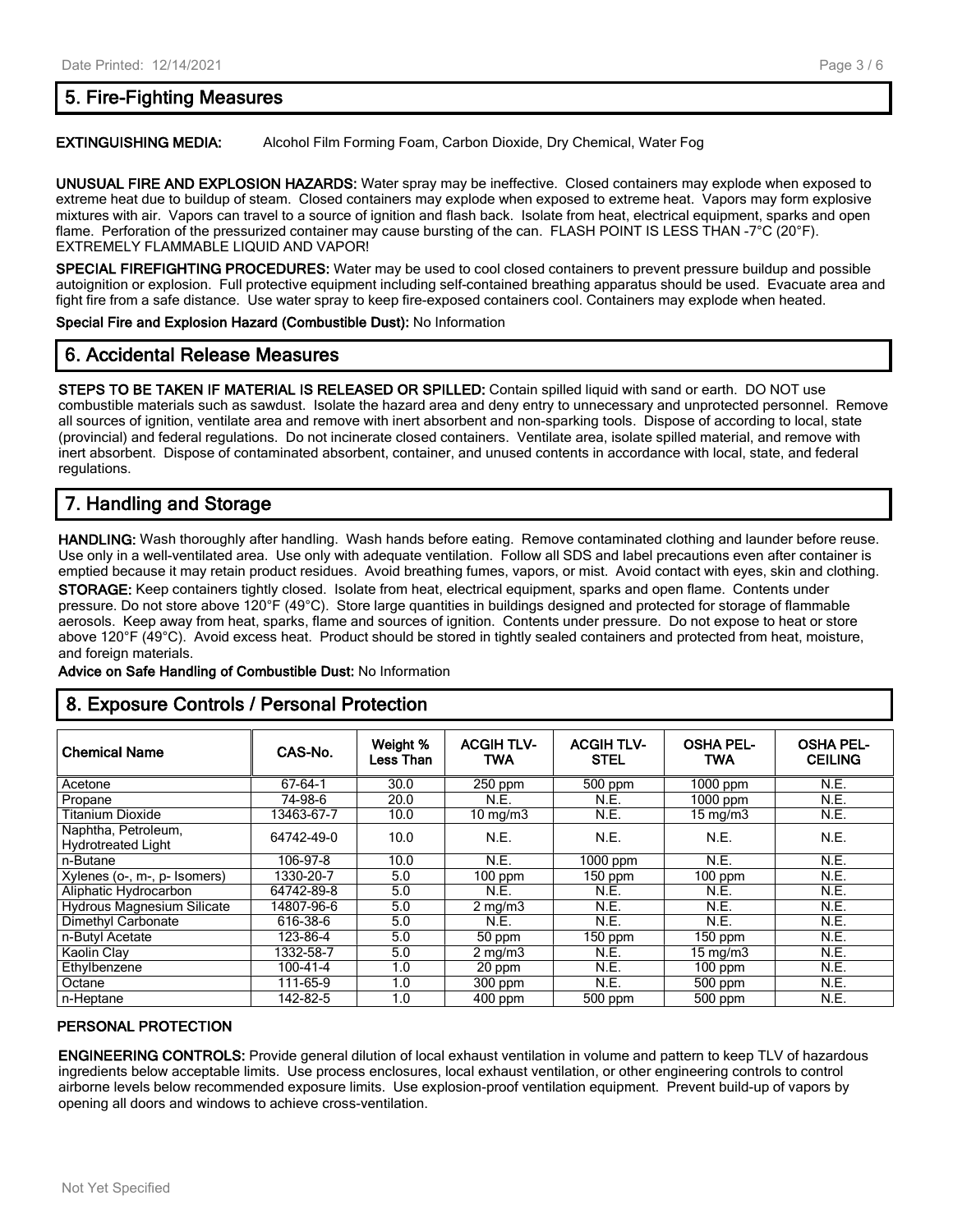**RESPIRATORY PROTECTION:** A respiratory protection program that meets OSHA 1910.134 and ANSI Z88.2 requirements must be followed whenever workplace conditions warrant a respirator's use. A NIOSH/MSHA approved air purifying respirator with organic vapor cartridge or canister may be permissible under certain circumstances where airborne concentrations are expected to exceed exposure limits.

**SKIN PROTECTION:** Use impervious gloves to prevent skin contact and absorption of this material through the skin.

**EYE PROTECTION:** Use safety eyewear designed to protect against splash of liquids.

**OTHER PROTECTIVE EQUIPMENT:** Refer to safety supervisor or industrial hygienist for further guidance regarding types of personal protective equipment and their applications. Refer to safety supervisor or industrial hygienist for further information regarding personal protective equipment and its application.

**HYGIENIC PRACTICES:** Wash thoroughly with soap and water before eating, drinking or smoking. Remove contaminated clothing immediately and launder before reuse.

**Engineering Measures for Combustible Dust:** No Information

### **9. Physical and Chemical Properties**

| Appearance:                 | Aerosolized Mist           | <b>Physical State:</b>            | Liguid       |
|-----------------------------|----------------------------|-----------------------------------|--------------|
| Odor:                       | Solvent Like               | <b>Odor Threshold:</b>            | N.E.         |
| <b>Specific Gravity:</b>    | 0.837                      | pH:                               | N.A.         |
| Freeze Point, °C:           | N.D.                       | Viscosity:                        | N.D.         |
| <b>Solubility in Water:</b> | Slight                     | Partition Coefficient, n-octanol/ |              |
| Decomposition Temp., °C:    | N.D.                       | water:                            | N.D.         |
| Boiling Range, °C:          | $-37 - 537$                | <b>Explosive Limits, vol%:</b>    | $0.9 - 13.0$ |
| <b>Flammability:</b>        | <b>Supports Combustion</b> | Flash Point, °C:                  | -96          |
| <b>Evaporation Rate:</b>    | <b>Faster than Ether</b>   | Auto-Ignition Temp., °C:          | N.D.         |
| <b>Vapor Density:</b>       | Heavier than Air           | Vapor Pressure:                   | N.D.         |
|                             |                            |                                   |              |

(See "Other information" Section for abbreviation legend)

### **10. Stability and Reactivity**

**Conditions to Avoid:** Avoid temperatures above 120°F (49°C). Avoid all possible sources of ignition.

**Incompatibility:** Incompatible with strong oxidizing agents, strong acids and strong alkalies.

**Hazardous Decomposition:** By open flame, carbon monoxide and carbon dioxide. When heated to decomposition, it emits acrid smoke and irritating fumes. Contains solvents which may form carbon monoxide, carbon dioxide, and formaldehyde.

**Hazardous Polymerization:** Will not occur under normal conditions.

**Stability:** This product is stable under normal storage conditions.

### **11. Toxicological Information**

**EFFECTS OF OVEREXPOSURE - EYE CONTACT:** Causes Serious Eye Irritation

**EFFECTS OF OVEREXPOSURE - SKIN CONTACT:** Substance may cause slight skin irritation. Prolonged or repeated contact may cause skin irritation.

**EFFECTS OF OVEREXPOSURE - INHALATION:** Harmful if inhaled. High gas, vapor, mist or dust concentrations may be harmful if inhaled. Avoid breathing fumes, spray, vapors, or mist. High vapor concentrations are irritating to the eyes, nose, throat and lungs. Prolonged or excessive inhalation may cause respiratory tract irritation. Constituents of this product include crystalline silica dust which , if inhalable, can may cause silicosis, a form of progressive pulmonary fibrosis. Inhalable crystalline silica is listed by IARC as a group I carcinogen (lung) based on sufficient evidence in occupationally exposed humans and sufficient evidence in animals. Crystalline silica is also listed by the NTP as a known human carcinogen. Constituents may also contain asbestiform or nonasbestiform tremolite or other silicates as impurities, and above de minimus exposure to these impurities in inhalable form may be carcinogenic or cause other serious lung problems.

**EFFECTS OF OVEREXPOSURE - INGESTION:** Harmful if swallowed.

**EFFECTS OF OVEREXPOSURE - CHRONIC HAZARDS:** May cause central nervous system disorder (e.g., narcosis involving a loss of coordination, weakness, fatigue, mental confusion, and blurred vision) and/or damage. High concentrations may lead to central nervous system effects (drowsiness, dizziness, nausea, headaches, paralysis, and blurred vision) and/or damage. Reports have associated repeated and prolonged occupational overexposure to solvents with permanent brain and nervous system damage. Overexposure to xylene in laboratory animals has been associated with liver abnormalities, kidney, lung, spleen, eye and blood damage as well as reproductive disorders. Effects in humans, due to chronic overexposure, have included liver, cardiac abnormalities and nervous system damage. IARC lists Ethylbenzene as a possible human carcinogen (group 2B). Contains Titanium Dioxide. Titanium Dioxide is listed as a Group 2B-"Possibly carcinogenic to humans" by IARC. No significant exposure to Titanium Dioxide is thought to occur during the use of products in which Titanium Dioxide is bound to other materials, such as in paints during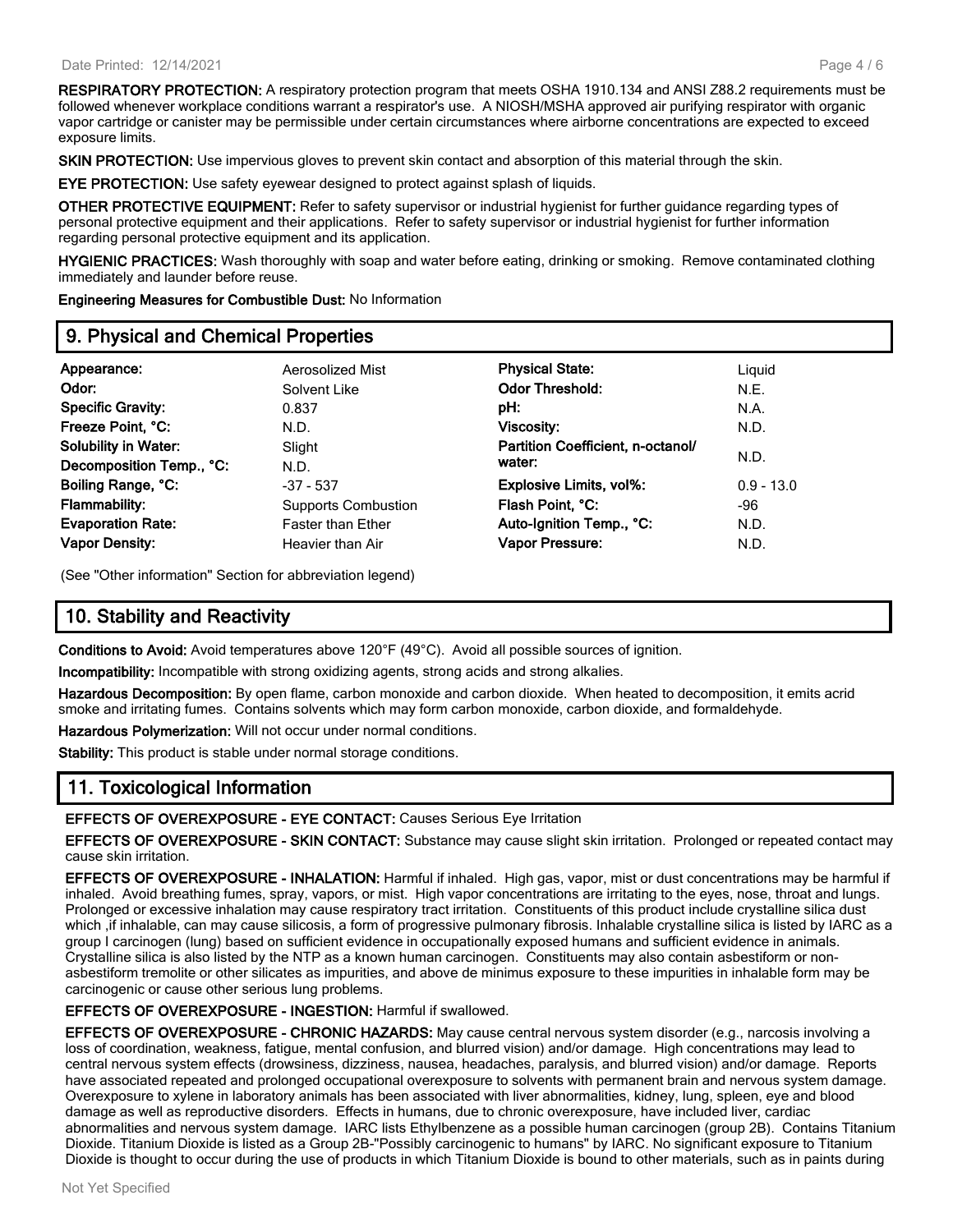brush application or drying. Risk of overexposure depends on duration and level of exposure to dust from repeated sanding of surfaces or spray mist and the actual concentration of Titanium Dioxide in the formula. (Ref: IARC Monograph, Vol. 93, 2010)

**PRIMARY ROUTE(S) OF ENTRY:** Eye Contact, Ingestion, Inhalation, Skin Absorption, Skin Contact

#### **ACUTE TOXICITY VALUES The acute effects of this product have not been tested. Data on individual components are tabulated below:**

| CAS-No.    | <b>Chemical Name</b>                   | Oral LD50        | Dermal LD50         | <u>Vapor LC50</u> |
|------------|----------------------------------------|------------------|---------------------|-------------------|
| 67-64-1    | Acetone                                | 5800 mg/kg Rat   | >15700 mg/kg Rabbit | 50.1 mg/L Rat     |
| 13463-67-7 | <b>Titanium Dioxide</b>                | >10000 mg/kg Rat | 2500 mg/kg          | N.E.              |
| 64742-49-0 | Naphtha, Petroleum, Hydrotreated Light | >5000 mg/kg Rat  | >3160 mg/kg Rabbit  | >4951 mg/L Rat    |
| 106-97-8   | n-Butane                               | N.E.             | N.E.                | 658 mg/L Rat      |
| 1330-20-7  | Xylenes (o-, m-, p- Isomers)           | 3500 mg/kg Rat   | >4350 mg/kg Rabbit  | 29.08 mg/L Rat    |
| 64742-89-8 | Aliphatic Hydrocarbon                  | N.E.             | 3000 mg/kg Rabbit   | N.E.              |
| 14807-96-6 | Hydrous Magnesium Silicate             | 6000             | N.E.                | 30                |
| 616-38-6   | Dimethyl Carbonate                     | 13000 mg/kg Rat  | >5000 mg/kg Rabbit  | >5.36 mg/L Rat    |
| 123-86-4   | n-Butyl Acetate                        | 10768 mg/kg Rat  | >17600 mg/kg Rabbit | $>$ 21 mg/L Rat   |
| 1332-58-7  | Kaolin Clay                            | 5500 mg/kg       | >5000 mg/kg Rat     | 25                |
| 100-41-4   | Ethylbenzene                           | 3500 mg/kg Rat   | 15400 mg/kg Rabbit  | 17.4 ma/L Rat     |
| 142-82-5   | n-Heptane                              | N.E.             | 3000 mg/kg Rabbit   | $>73.5$ mg/L Rat  |
| 111-65-9   | Octane                                 | N.E.             | N.E.                | >24.88 mg/L Rat   |

N.E. - Not Established

### **12. Ecological Information**

**ECOLOGICAL INFORMATION:** Product is a mixture of listed components. Product is a mixture of listed components.

### **13. Disposal Information**

**DISPOSAL INFORMATION:** Dispose of material in accordance to local, state, and federal regulations and ordinances. Do not incinerate closed containers. This product as supplied is a USEPA defined ignitable hazardous waste. Dispose of unusable product as a hazardous waste (D001) in accordance with local, state, and federal regulation.

### **14. Transport Information**

| <b>UN Number:</b>            | Domestic (USDOT)<br>N.A.                       | International (IMDG)<br>1950 | Air (IATA)<br>1950  | <b>TDG (Canada)</b><br>N.A. |
|------------------------------|------------------------------------------------|------------------------------|---------------------|-----------------------------|
| <b>Proper Shipping Name:</b> | Paint and Related Spray<br>Products in Ltd Qty | Aerosols                     | Aerosols, flammable | Aerosols                    |
| <b>Hazard Class:</b>         | N.A.                                           | 2                            | 2.1                 | N.A.                        |
| <b>Packing Group:</b>        | N.A.                                           | N.A.                         | N.A.                | N.A.                        |
| <b>Limited Quantity:</b>     | Yes                                            | Yes                          | Yes                 | Yes                         |

### **15. Regulatory Information**

#### **U.S. Federal Regulations:**

#### **CERCLA - SARA Hazard Category**

This product has been reviewed according to the EPA 'Hazard Categories' promulgated under Sections 311 and 312 of the Superfund Amendment and Reauthorization Act of 1986 (SARA Title III) and is considered, under applicable definitions, to meet the following categories:

Gas under pressure, Carcinogenicity, Serious eye damage or eye irritation, Specific target organ toxicity (single or repeated exposure), Germ cell mutagenicity